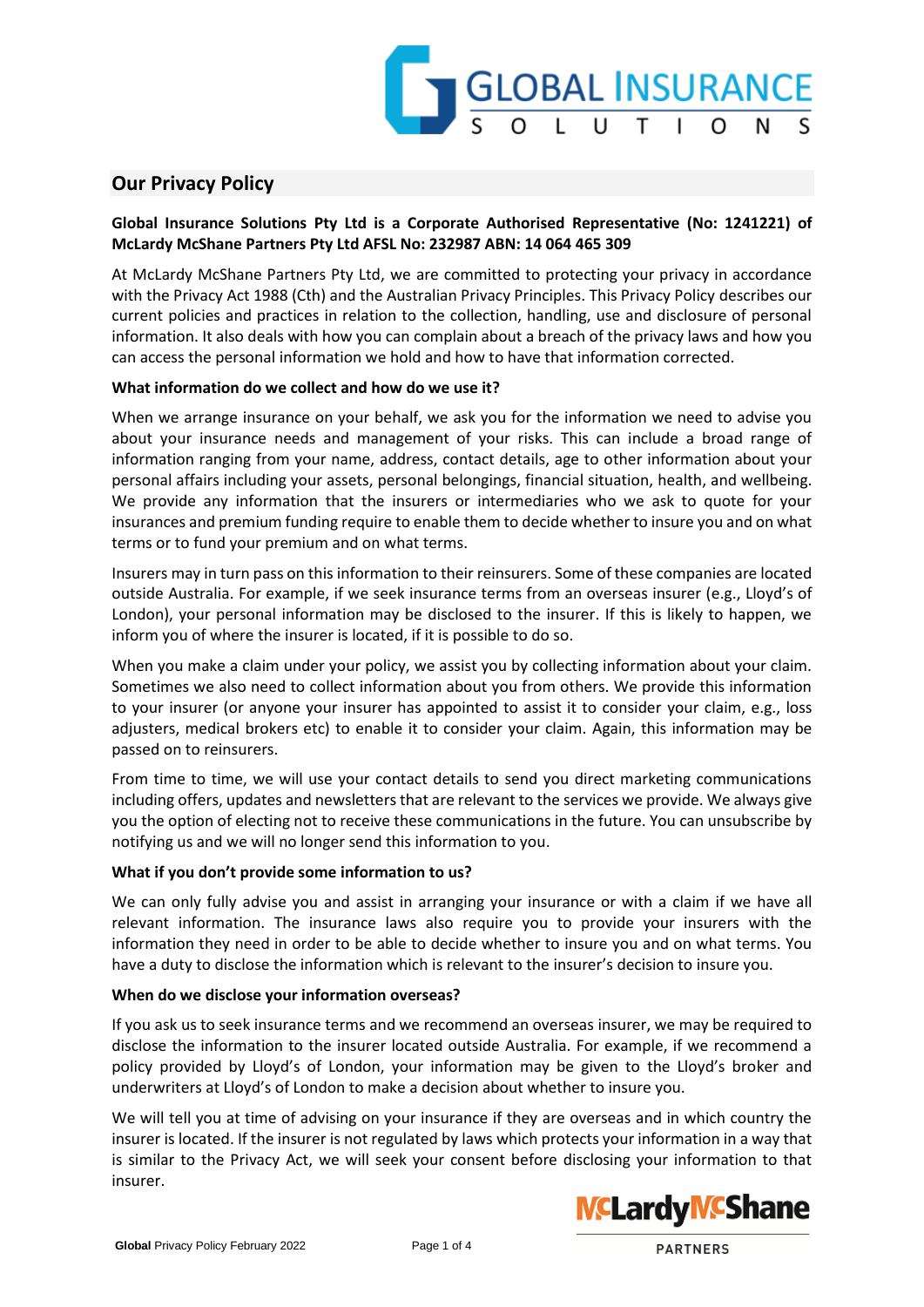

Australian and overseas insurers acquire reinsurance from reinsurance companies that are located throughout the world so in some cases your information may be disclosed to them for assessment of risks and in order to provide reinsurance to your insurer. We do not make this disclosure. This is made by the insurer (if necessary) for the placement for their reinsurance program.

We may also disclose information we collect to the providers of our policy administration and broking systems that help us to provide our products and services to you. These policy administration providers and broking systems may be supported and maintained by organisations in New Zealand, the Philippines and Vietnam and your information may be disclosed to those organisations. Please note that the Privacy Act and Australian Privacy Principles may not apply to these organisations.

### **How do we hold and protect your information?**

We strive to maintain the reliability, accuracy, completeness, and currency of the personal information we hold and to protect its privacy and security. We keep personal information only for as long as is reasonably necessary for the purpose for which it was collected or to comply with any applicable legal or ethical reporting or document retention requirements.

We hold the information we collect from you initially in a working file, which when completed is electronically imaged and stored. After which any paper is destroyed in our onsite shredder. In some cases, your file is archived and sent to an external data storage provider for a period of time. We only use storage providers located in Australia who are also regulated by the Privacy Act.

We ensure that your information is safe by protecting it from unauthorised access, modification, and disclosure. We maintain physical security over our paper and electronic data and premises, by using locks and security systems. We also maintain computer and network security; for example, we use firewalls (security measures for the Internet) and other security systems such as user identifiers and passwords to control access to computer systems where your information is stored.

## **Will we disclose the information we collect to anyone?**

We do not sell, trade, or rent your personal information to others.

We may need to provide your information to contractors who supply services to us, e.g. to handle mailings on our behalf, external data storage providers or to other companies in the event of a corporate sale, merger, re-organisation, dissolution, or similar event. We may also disclose information we collect to the providers of our policy administration and broking systems that help us to provide our products and services to you. However, we will take reasonable measures to ensure that they protect your information as required under the Privacy Act.

We may provide your information to others if we are required to do so by law, you consent to the disclosure or under some unusual other circumstances which the Privacy Act permits.

## **How can you check, update, or change the information we are holding?**

Upon receipt of your written request and sufficient information to allow us to identify the information, we will disclose to you the personal information we hold about you. We will also correct, amend, or delete any personal information that we agree is inaccurate, irrelevant, out of date or incomplete.

If you wish to access or correct your personal information, please write to our Privacy Officer at McLardy McShane Partners Pty Ltd, Level 3, Building 7, Botanicca Corporate Park, 570-588 Swan Street, Richmond VIC 3121.

We do not charge for receiving a request for access to personal information or for complying with a correction request. Where the information requested is not a straightforward issue and will involve a

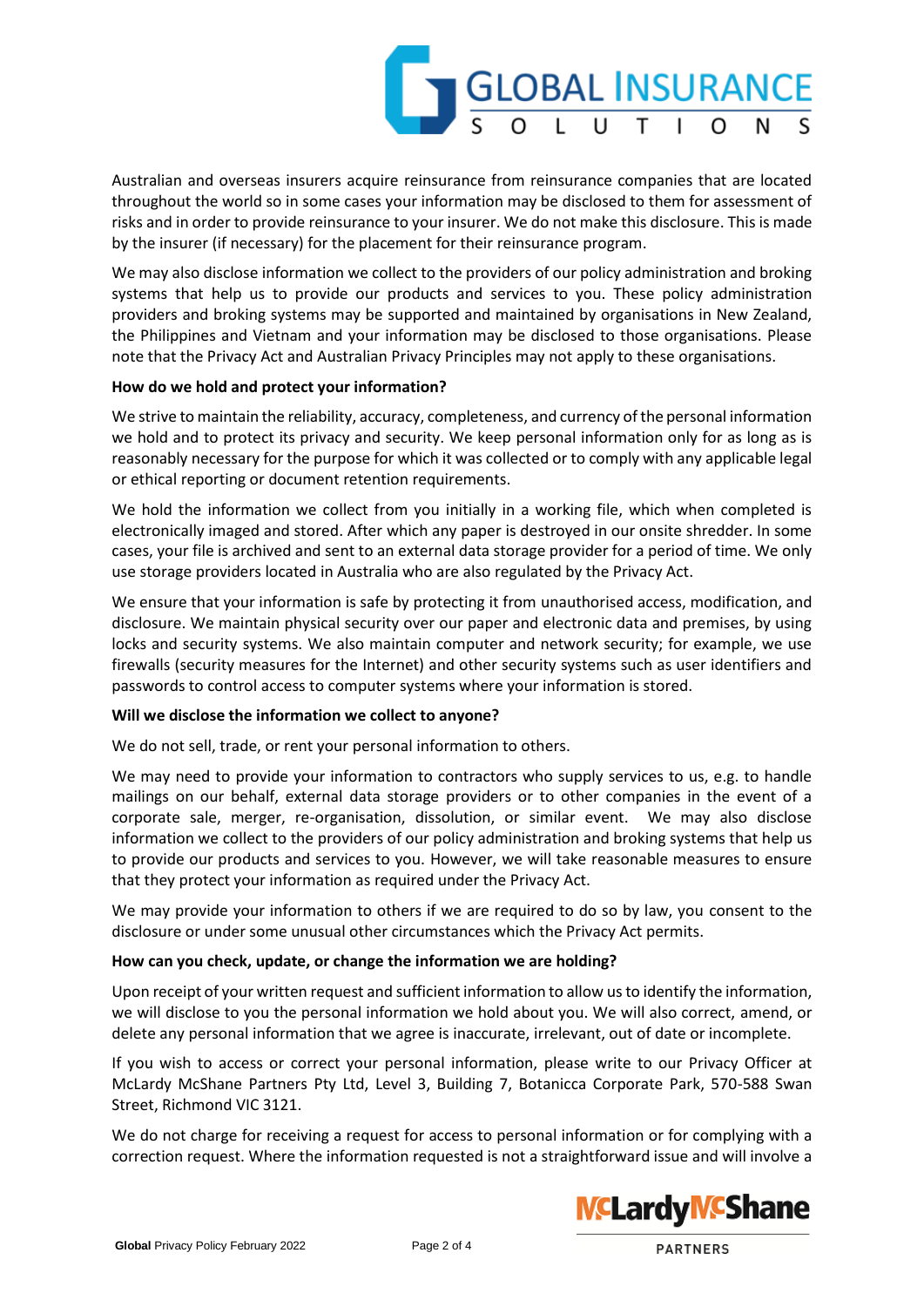

considerable amount of time then a charge will need to be confirmed for responding to the request for the information.

In some limited cases, we may need to refuse access to your information or refuse a request for correction. We will advise you as soon as possible after your request if this is the case and the reasons for our refusal.

### **What happens if you want to complain?**

If you have concerns about whether we have complied with the Privacy Act or this Privacy Policy when collecting or handling your personal information, please write to our Privacy Officer at McLardy McShane Partners Pty Ltd, Level 3, Building 7, Botanicca Corporate Park, 570-588 Swan Street, Richmond VIC 3121.

Your complaint will be considered by us through our Internal Complaints Resolution Process. We will acknowledge your complaint within 24 hours, and we will respond with a decision within 30 days of you making the complaint. If we need to investigate your complaint and require further time, we will work with you to agree to an appropriate timeframe to investigate. We will provide you with information concerning referring your complaint to the Australian Financial Complaints Authority if we cannot resolve your complaint.

### **Your consent**

By asking us to assist with your insurance needs, you consent to the collection and use of the information you have provided to us for the purposes described above.

### **Website information and content.**

The information provided on this website does not cover all aspects of the law on the relevant subject matter. Professional advice should be sought before any action is taken based upon the matters described and discussed on this site.

To the extent permitted by law, we make no representations about the suitability of the content of this site for any purpose. All content is provided without any warranty of any kind. We disclaim all warranties and conditions about the content, including but not limited to all implied warranties and conditions of fitness for a particular purpose, title and non-infringement.

We will not be liable for any damages or injury caused by, including but not limited to, any failure of performance, error, omission, interruption, defect, delay in operation of transmission, computer virus, or line failure. To the extent permitted by law we will not be liable for any damages or injury, including but not limited to, special or consequential damages that result from the use of, or the inability to use, the materials in this site.

We believe the content of this site to be accurate, complete, and current, however there are no warranties as to the accuracy, completeness or currency of the content. It is your responsibility to verify any information before relying on it. The content of this site may include technical inaccuracies or typographical errors.

We reserve the right to modify the content of this site from time to time.

**Anonymous data –** We use technology to collect anonymous information about the use of our website, for example when you browse our website our service provider logs your server address, the date and time of your visit, the pages and links accessed, and the type of browser used. It does not identify you personally and we only use this information for statistical purposes and to improve the content and functionality of our website, to better understand our clients and markets and to improve our services.